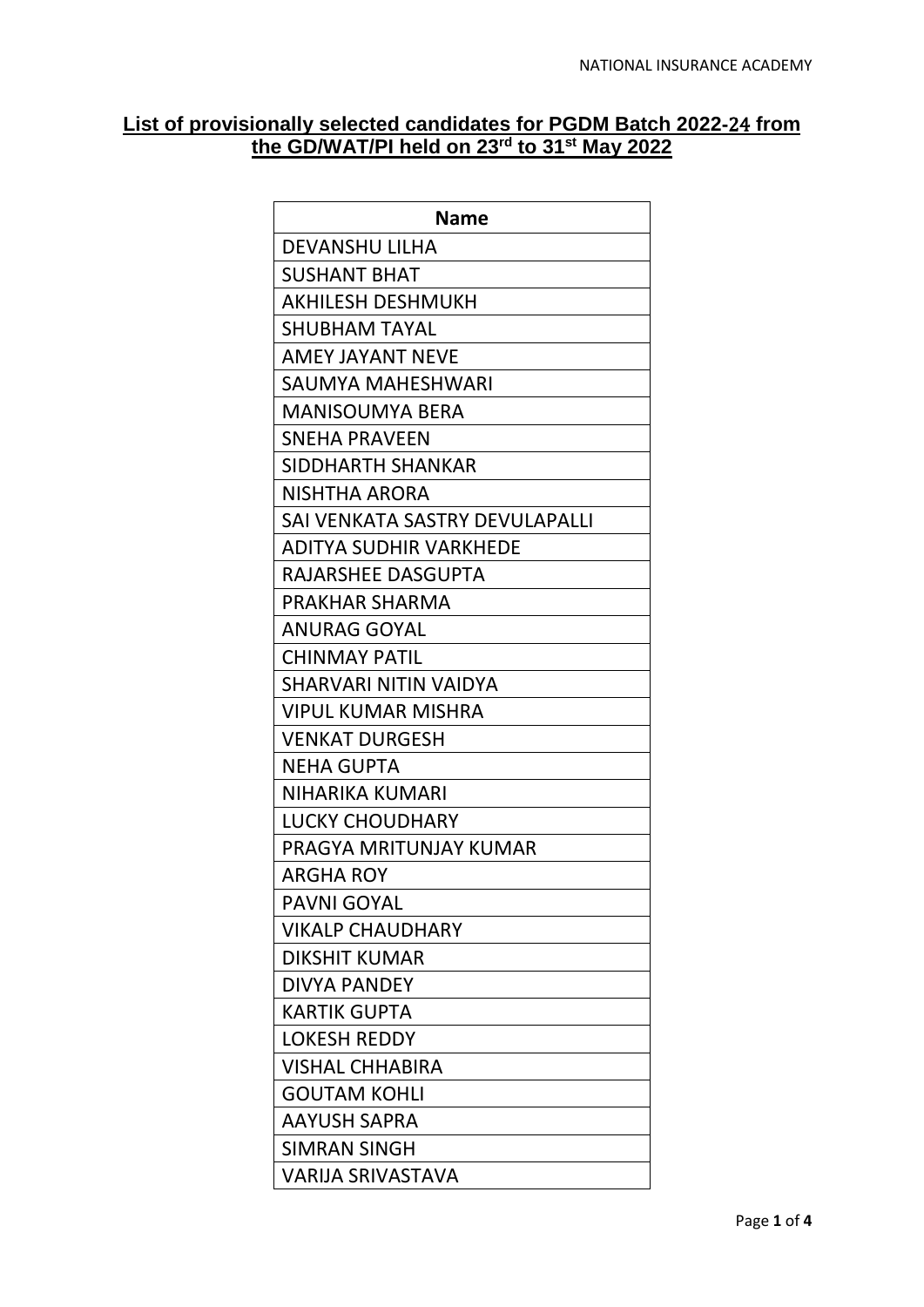| <b>SHREYASH MUKHERJEE</b>      |
|--------------------------------|
| <b>SOURAV KUMAR</b>            |
| <b>DIPIKA SOLANKI</b>          |
| <b>TRIPTI GARG</b>             |
| <b>CHANDAN PANDEY</b>          |
| MUSKAN TAYAL                   |
| <b>REEMA RAY</b>               |
| DHRUV KHANNA                   |
| SRINIDHI JUPUDI                |
| <b>PRAFFUL SAPRA</b>           |
| RAMITA RAJKUMAR SHUKLA         |
| UNNATI SAXENA                  |
| <b>SURANJITA PATHAK</b>        |
| ROHIT KUMAR LALA               |
| <b>HANUMADITYA BATHULA</b>     |
| <b>SHIVAM SHARMA</b>           |
| <b>ROHAN PAREEK</b>            |
| <b>RITIKA HEDA</b>             |
| RATHOD SHYAM VANSING           |
| <b>ADITYA VARSHNEY</b>         |
| OMKAR VILAS PHARANDE           |
| ABHISHEK NITESH KUMAR SHARMA   |
| YASHIKA                        |
| ANUJ GUPTA                     |
| SHREYA PANDEY                  |
| PARVINDER SINGH AWAL           |
| <b>NILESH KASHYAP</b>          |
| AVINASH KUMAR SINGH            |
| <b>MEGHANA SUDERSHAN SINGH</b> |
| <b>LEENA MAHA</b>              |
| <b>AJAY CHOUDHARI</b>          |
| RAJAT SHARMA                   |
| <b>DEEPAK SHARMA</b>           |
| <b>AARTI JAJOO</b>             |
| <b>ANUSHKA HIRAWAT</b>         |
| APARNA AGNIHOTRI               |
| <b>SACHIN TAHILRAMANI</b>      |
| SAMRIDHI RANJAN                |
| SAURABH PANDEY                 |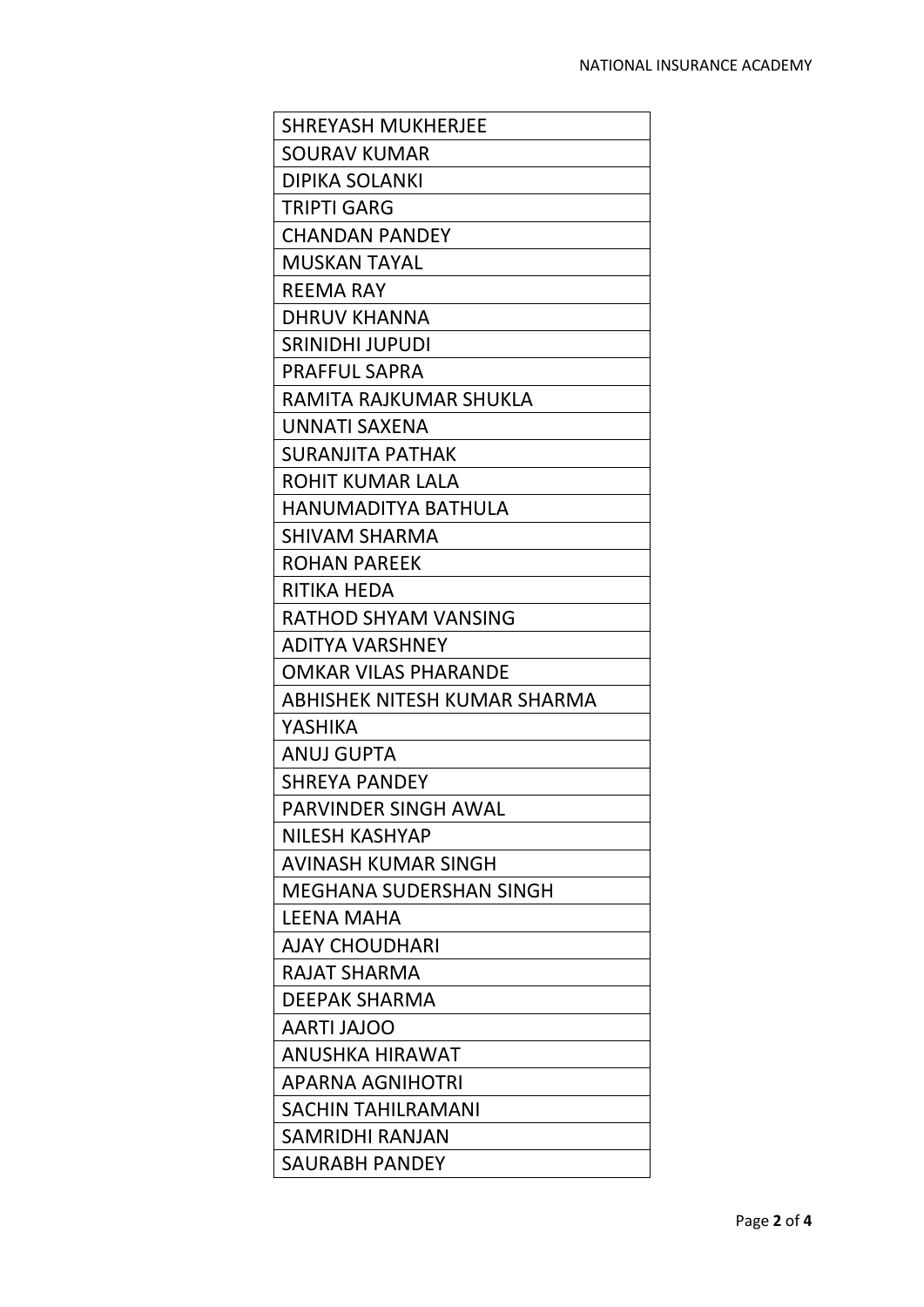| <b>GAURAV MOHOD</b>              |
|----------------------------------|
| <b>GURSHARAN KAUR</b>            |
| <b>ARSHAD KHAN</b>               |
| <b>CHIRATLA RAKESH</b>           |
| <b>GAURAV KUMAR SUDHIR KUMAR</b> |
| ROHIT GAJANAN BHOPLE             |
| RASKAR AKSHADA SUBHASH           |
| SIDDHANT TANWAR                  |
| <b>BALOJU RAHUL</b>              |
| KAIVALYA DNYANESHWAR GHOLAP      |
| <b>VEDANT DHORE</b>              |
| <b>GAIKWAD PRATIK UMESH</b>      |
| ANKIT ARUN NAKSHANE              |
| KAUSTUBH SHIVAJI SALUNKHE        |
| <b>S R RAMYA</b>                 |
| <b>MANIVA DAS</b>                |
| <b>GOKUL KRISHNA P V</b>         |
| <b>OMPRAKASH PARMAR</b>          |
| <b>ABHILASH RAMDAS DIVE</b>      |
| <b>AMRIT SANDHAN GOGOI</b>       |
| <b>HARSHVARDHAN CHAUHAN</b>      |
| TANMAY SUNIL RASEKAR             |
| <b>SHANVI YADAV</b>              |
| <b>KAILAS MADHAV S B</b>         |
| <b>NIDHI VERMA</b>               |
| <b>DEWESH KUMAR GUPTA</b>        |
| <b>MOHSIN ANSARI</b>             |
| HARSHITA SAINI                   |
| KOMAL PRIYADARSHINI              |
| <b>SHUBHAM MANOHAR DHORE</b>     |
| <b>SAWAN CHOURASIYA</b>          |
| <b>NILESH SATPUTE</b>            |
| <b>VANSHIKA SHAW</b>             |
| SACHIN SATYADEV YADAV            |
| SWARNIKA SINGH                   |
| PRIYANKA PATIL                   |
| SANSKRUTI KAWADKAR               |
| <b>VAISHNAVI NADE</b>            |
| <b>PRAVEEN DUNGDUNG</b>          |